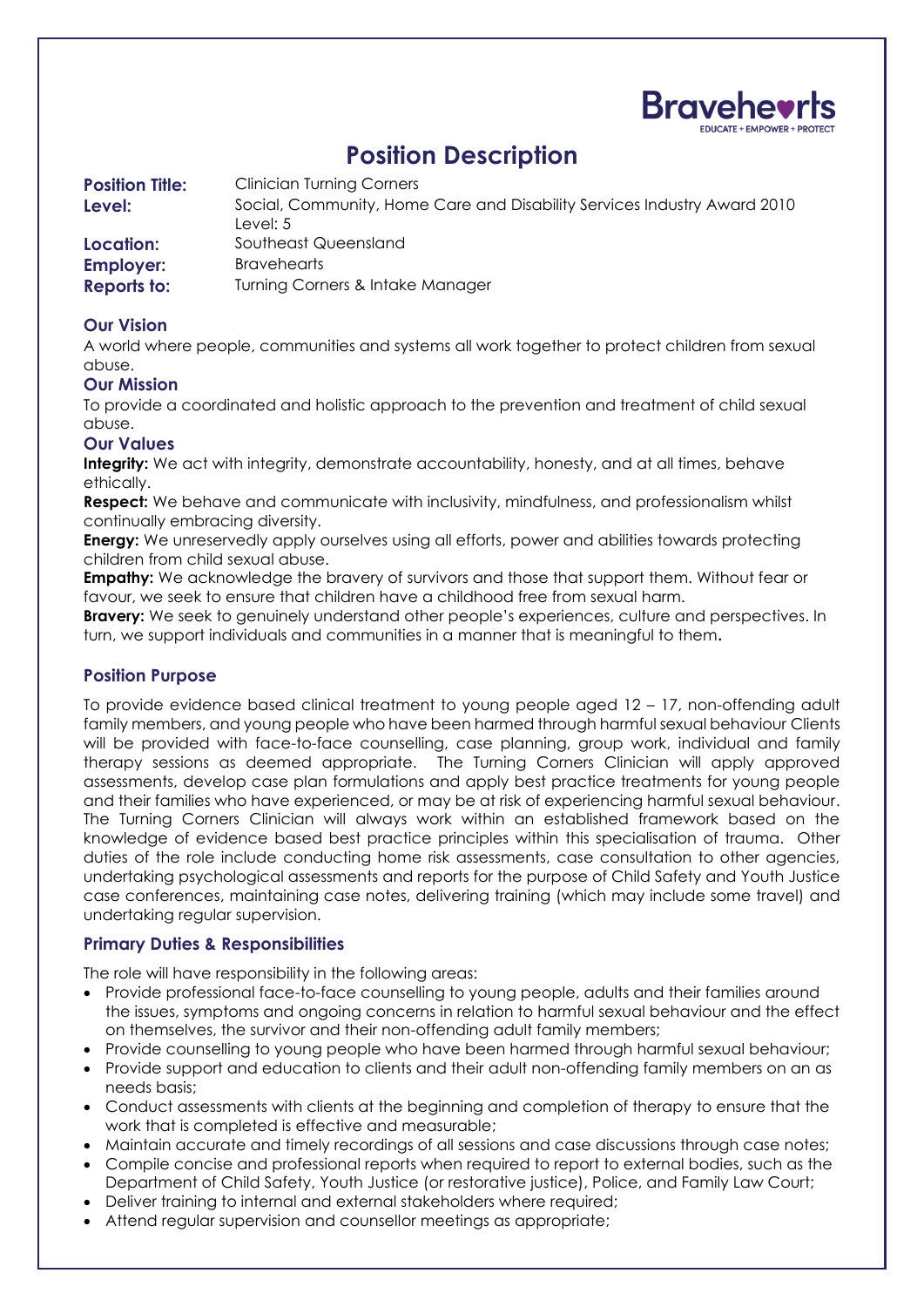- Commitment to continually update and maintain relevant research into the medical, social, psychological, behavioural insight and developments into evidence-based therapeutic treatment of individuals;
- Work as a team member to expand and continuously improve concept and service delivery;
- Attendance at conferences/meetings/Bravehearts functions with approval from the Director of Therapeutic and Support Services;
- Ensure effective communication with clients and work colleagues;
- Meet the annual continued professional development requirements of the relevant professional body to maintain registration and meet Key Performance Indicators;
- Participate in regular self-care;
- Participate in biannual Planning and Support Meetings; and
- Work as part of a team to attain Bravehearts mission.

# **Key Performance Indicators**

- Clinicians are required to maintain a minimum caseload of counselling and intake sessions each week; or treatments and the accuracy and completeness of diagnosis, modifying plans and treatment plans as necessary;
- Plan, research and develop supported program and intervention within the current treatment and approaches therapy;
- Referring clients to other services as deemed necessary, to support their presenting or developing needs;
- Clinicians are required to maintain a 75% attendance rate;
- Clinicians are required to keep an up to date case plan for each client;
- Clinicians are to undertake standardised questionnaires with their clients and enter into the Service Record System in a timely fashion;
- Evaluate the effectiveness of counselling interventions and participate in internal and external research evaluations as directed by Bravehearts;
- Clinician case notes and payments are to be completed by close of business on the day of the client's session;
- All staff are required to maintain their Outlook Diary to reflect their client appointments;
- All staff are required to keep client profiles on the Service Record System up to date.

# **Personal Specifications**

# **Qualifications/Experience:**

- A tertiary qualification in psychology, social work, counselling or a related field is essential.
- A minimum of 2 years' experience in counselling and case management.
- Experience in providing trauma counselling to young people who have been harmed through harmful sexual behaviour, and some experience in working with young people who have or are at risk of engaging in harmful sexual behaviour is preferred.
- Experience and understanding of issues relating to service delivery with an agency that is committed to socially and culturally inclusive practices preferable.
- Registration (or eligibility) and/or membership with governing body of profession (Psychologists Registration Board of Queensland, AASW, Australian Counselling Association, Queensland Counselling Association) is essential.

# **Personal Qualities:**

- The appointee needs to possess personal qualities of integrity, sound judgement, empathy, and respect for individuals.
- High levels of verbal and written communication, as well as well-defined negotiation and mediation skills are essential.
- The capacity to work enthusiastically within the parameters of the Bravehearts mission and philosophy and to its vision for an optimum contribution to the lives of children and young people who have experienced sexual assault, their non-offending adult family members and primary caregivers.
- Principles of social justice will underpin the appointee's practice.
- Must have or be willing to apply for a CCYP Working with Children Check (Blue Card) and to undergo a National Criminal Check.

### **Skills and Abilities:**

• Proficient level of counselling skills, including individual, family and group therapy.